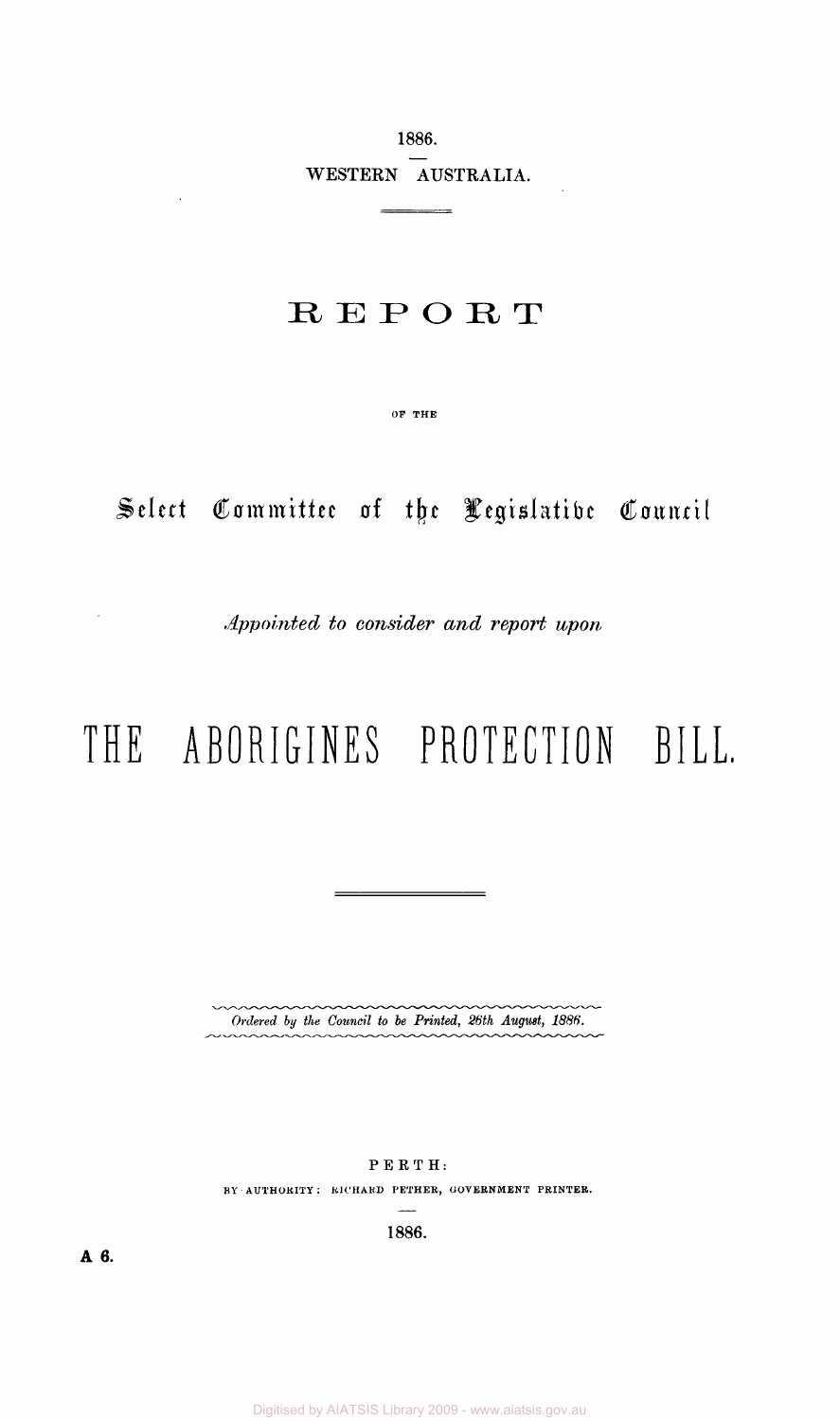#### EXTRACTED FROM THE MINUTES.

THURSDAY, 19TH AUGUST, 1886.

ABORIGINES PROTECTION BILL.—The Order of the Day for the second reading of this Bill being read, the Honorable 8. Burt moved, That the Bill be now read a second time.

Debate ensued.

Mr. Sholl moved, That the Bill be referred to a Select Committee-

Question—put.

Council divided.

AYES—10.

| Mr. Brockman        |
|---------------------|
| Mr. Crowther        |
| Mr. Grant           |
| Mr. Harper          |
| Mr. Marmion         |
| Mr. McRae           |
| Mr. Pearse          |
| Mr. Venn            |
| Mr. Wittenoom       |
| Mr. Sholl (Teller.) |
|                     |

NOES—7. The Hon. M. S. Smith The Hon. J. Forrest The Hon. J. A. Wright Mr. Burges Mr. Fawcett Mr. Layman The Hon. S. Burt *(Teller.)* 

The Honorable S. Burt moved, That such Committee be elected by ballot, in accordance with Standing Order No. 69.

Mr. Sholl moved, For leave to increase the number of such Committee to seven.

Question—put and passed.

The members having delivered to the Clerk the list of members to serve on such Committee, the Clerk reported to the Speaker that the following members had the greatest number of votes:— The Honorable S. Burt, Mr. Grant, Mr. Harper, Mr. Marmion, Mr. Sholl, Mr. Venn, and Mr. Wittenoom.

THURSDAY, 26TH AUGUST, 1886.

ABORIGINES PROTECTION BILL—REPORT OP SELECT COMMITTEE.—Mr. Wittenoom brought up the Report of the Select Committee, and moved, That it be received.

Question—put and passed.

Report received and read, and ordered to be printed.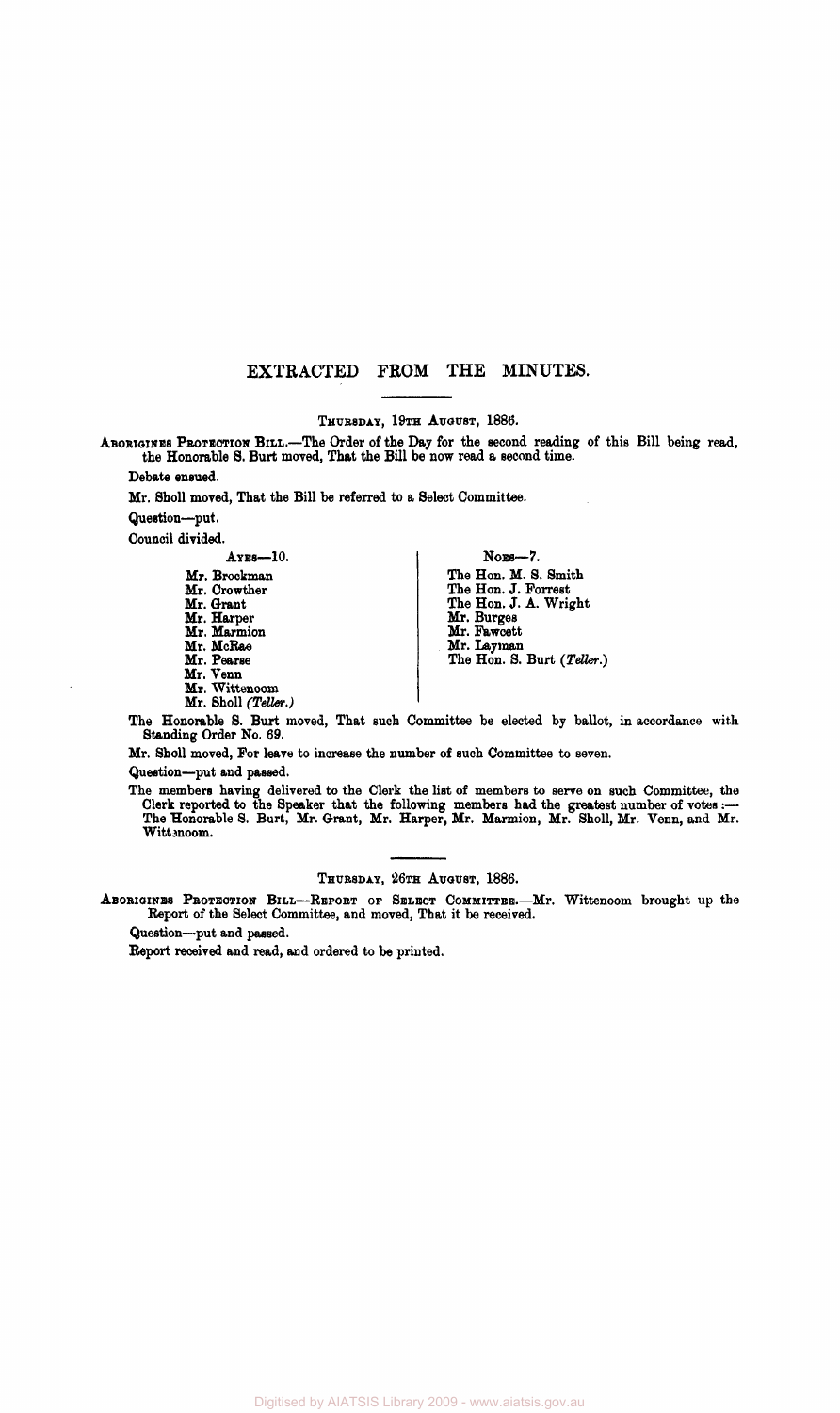### REPOR T

OF THE SELECT COMMITTEE appointed to consider a Bill intituled "An Act to provide for the protection and management of the Aboriginal Natives of Western Australia, and to amend the law relating to certain Contracts with such Aboriginal Natives."

YOUR COMMITTEE beg to report to Your Honorable House that they have met together and duly considered the several Clauses contained in the Bill, and, whilst entirely agreeing with the spirit and intention of it, find that some of the details will be unworkable: and beg to suggest the following amendments, which they venture to think will remove those objections:—

#### PROPOSED AMENDMENTS.

- *a.* In Clause 18, to strike out the word " sixteen " and insert " ten " in its place.
- *b.* In paragraph *a* of Clause 18, to insert after the word " Aborigines," in the 4th line, the words " in the event of a Justice of the Peace or Protector of Aborigines not being available or residing within 20 miles of an employer, then by some other person not being in the service of such employer."
- c. In sub-section c, Clause 18, to strike out all the words between " which," in the 2nd line, and " shall," in the 4th line.
- *d.* In Clause 24, to strike out the words, in the 2nd line, " into and " and " dwelling house or."
- e. In Clause 39, to strike out the word " one," in the 3rd line, and insert the word " two" in its place, and after the word " constable," in the 8th line, to insert these words, "or other person except at expense of employers."

In reducing the age of Aboriginals against whom contracts shall have force, Your Committee consider that ten years is not too young, as Aboriginal children mature so much more quickly than civilised ones, and it is at that age that habits of thrift and honesty are most easily inculcated. Should they be at liberty to roam about without employment until sixteen, they would be useless afterwards.

The amendments in section *a* of Clause 18 have been recommended in view of the fact that Justices of the Peace or Native Protectors may not at all times be procurable for witnessing agreements on distant stations. As a matter of fact, station owners would obviously always prefer making an agreement before a Justice of the Peace or Protector, as forming a stronger contract; and it will be quite in the power of the Governor and Board to place Justices of the Peace and Protectors in such positions as will compel employers to use them as witnesses.

Should employers of labor be precluded from making agreements with Aboriginals which cannot be enforced (as they would be in cases where no Justices of the Peace or Protectors were available and no one else allowed to act as witnesses), there could be no dependence placed in them as laborers, consequently station owners would have to dispense with their services and procure Asiatics or other laborers that could be depended upon, thus throwing on their own resources or those of the Government a number of Aboriginals who, if not provided for at Government expense, might become a source of great mischief.

It is recommended that agreements made with female Aboriginals shall enure for the same period as those of males, for the simple reason that single females are rarely, if ever, engaged by themselves; and in the case of a man and his wife or wives, after three months the wife could leave her employment and her husband. The employer could not legally make her come back, and if the husband left his duties to bring her back, he might render himself liable for absconding. Further, after 3 months had expired, the extraordinary case might be seen of